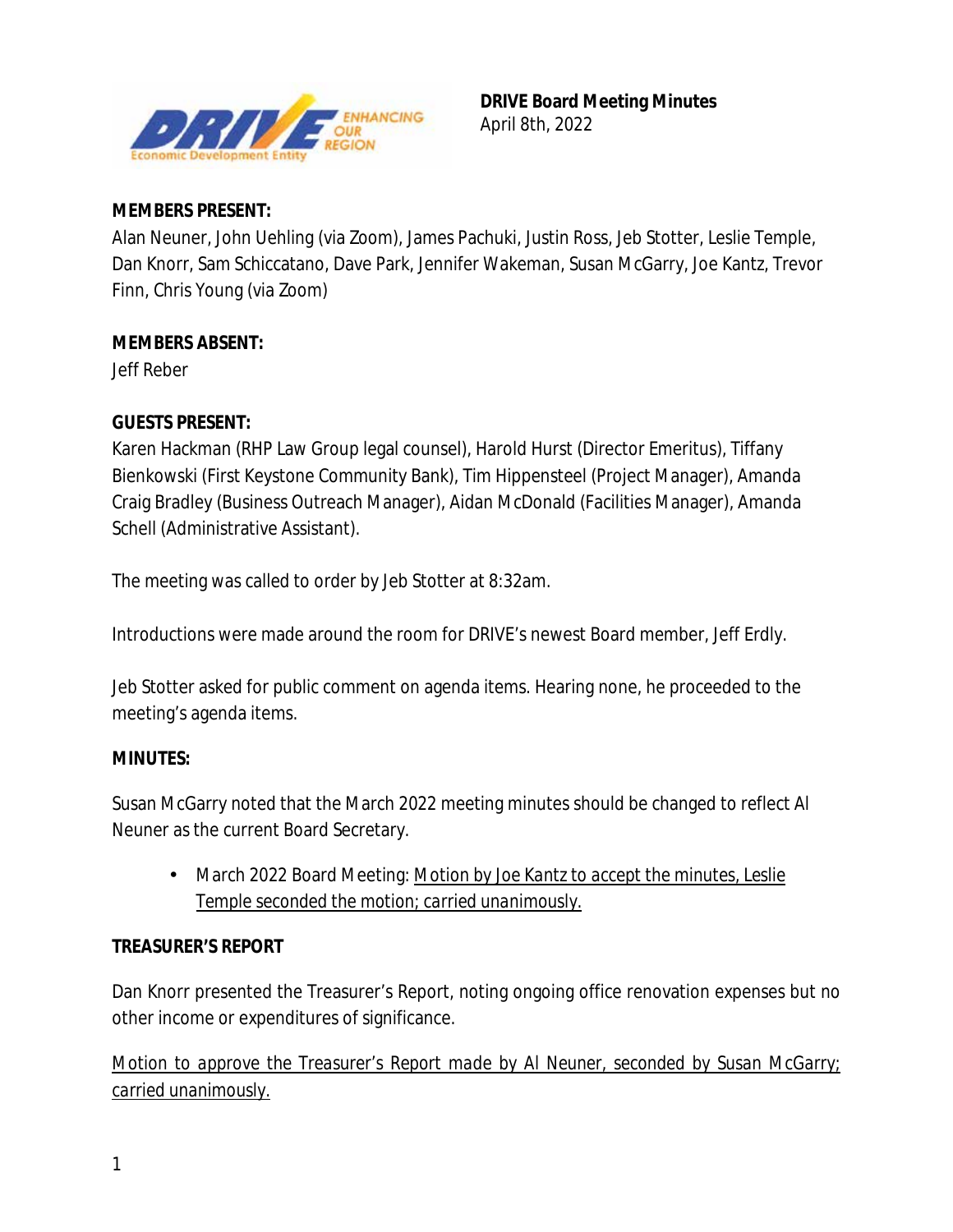### **STAFF REPORTS:**

#### **Executive Director's Report**

Jennifer Wakeman reported that the past month has been extremely busy, with numerous events in support of regional economic development and entrepreneurship on the calendar. Focus Central PA and DRIVE held a rail familiarization tour on March 22 with more than 20 participants touring 8 sites in our immediate area. Also, the Focus Central PA Industrial Development Forum had 315 people in attendance at Susquehanna University. Board members Dave Park, Joe Kantz, and Justin Ross echoed the success of the event from a participant perspective.

Wakeman then reported on her and Tim Hippensteel's recent attendance at the PA Economic Development Association spring conference, noting the importance of networking with folks in the field and also DCED. She continued with the recent announcement that DRIVE was named a Central PA Business Journal Innovation Collaboration award winner for our broadband project.

Jennifer introduced Amanda Craig Bradley, who gave an update on her recent efforts growing DRIVE's social media presence. She provided details on increased engagement on Twitter and Facebook, and noted recent PREP visits as well.

The office building renovation project continues, with expected completion by early May. Wakeman noted issues of The Daily Item's Valley of Progress from March at everyone's seat, as well as a press release on Project Ocean Wave. She updated that the project involves the company Encina, who have selected a site in Point Township to invest \$1.1B to construct a plastics recycling facility. A brief conversation ensued with questions and answers about the process Encina will use for this. Wakeman estimated full employment to be 300 by 2025.

#### **Broadband Committee**

Trevor Finn updated that the Broadband Committee recently met with Conxx, Columbia County IT, and BIG to discuss BIG's proposed network analysis. BIG has sent an RFI to Conxx in conjunction with this analysis. Finn introduced a draft Network Management Agreement between DRIVE and Conxx but noted that several changes will need to be made before it would be finalized.

A discussion ensued about the draft, with Trevor Finn tabling the topic until draft revisions can be completed.

Tim Hippensteel reported that the Bucknell Consulting Club has provided some potential names and logos for the network and the committee will continue to work on this.

Last, Finn gave updated numbers on network connections, reporting 331 current customers and Conxx adding staff to increase their capacity to connect customers.